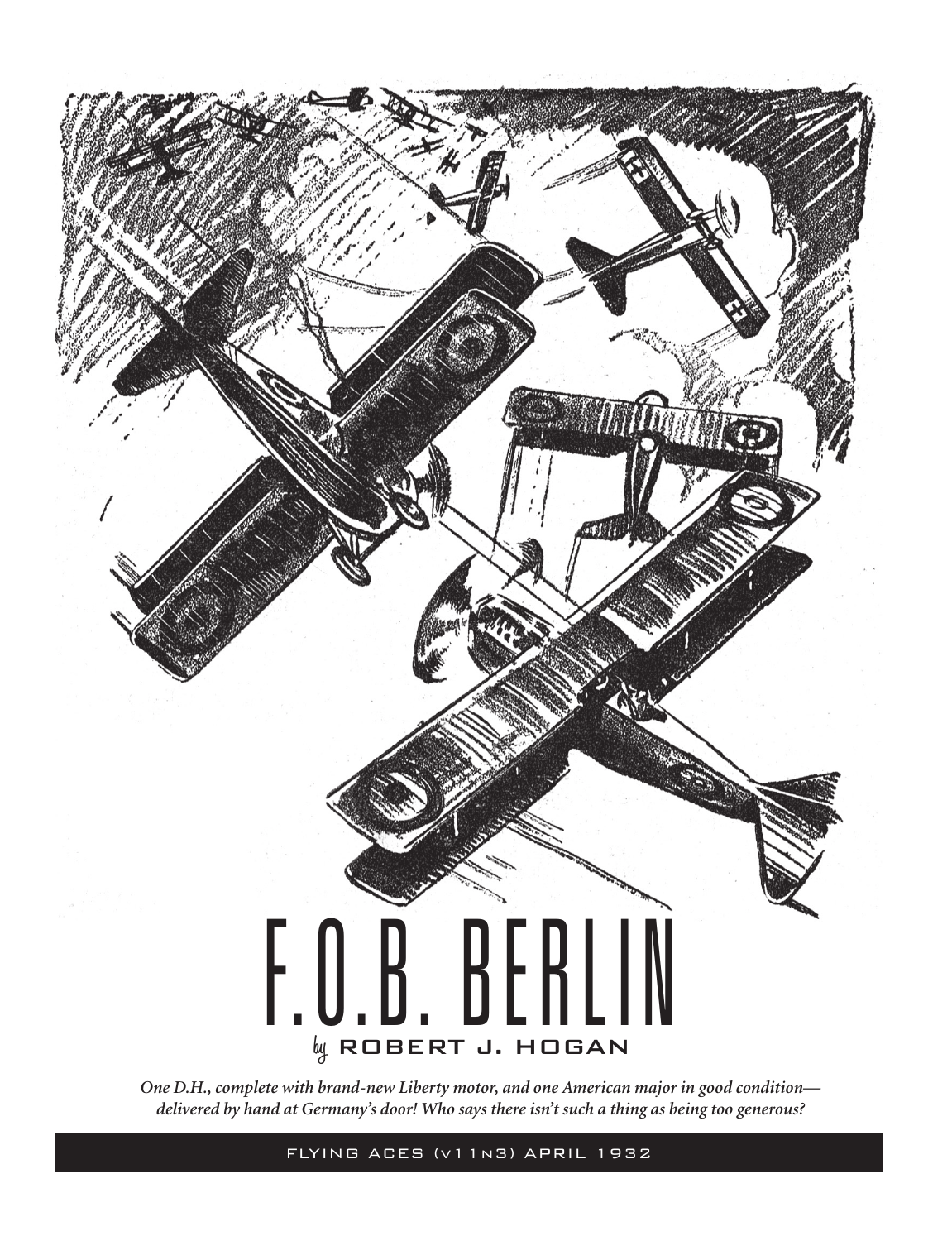APTAIN Scotty MacRay, commander<br>
of the hundred and sixty-first<br>
squadron, stared in the dim light of<br>
dawn and counted aloud as the Spads<br>
of C flight romped in from their early patrol. of the hundred and sixty-first squadron, stared in the dim light of dawn and counted aloud as the Spads

"One—two—three—four—" he counted. His face suddenly clouded as he listened for the fifth. The four crates tore out of the low clouds and roared down. One ship was not there—the particular one he was watching for. Mickey Flinn, now leader of C flight, was not present.

Scotty cursed low. The four Spads were whipping into the wind and their motors blurped for the landing. But his eyes were strained toward the north. Second after second plunged him deeper into despair.

As Scotty waited, he cursed the whole German air force, and particularly von Strohm, the king of egotists, the ace supreme, who not only ruled that sector in the air but took even greater pleasure in demonstrating the fact—when he had enough of his buzzards along for protection. That black-andred-checkered Fokker was an almost daily sight on the Allied side of the lines, with the rest of the circus hanging protectingly above in case they were needed.

And now Mickey had gone to feed the vanity of von Strohm. Scotty's fists clenched until the nails bit into his palms and he mouthed his hatred of von Strohm again.

"Colonel Brant wishes to see you, sir, at once."

Scotty hardly heard the voice of the orderly behind him. Another sound had come to his ears at that instant. It was the whine of a motor and it came from the north. That might be von Strohm or one of his men, already come to announce Mickey's death.

He froze motionless while he listened more intently. Then he drew in a deep breath and his face wrinkled in a grin. It was not the throbbing drone of a Mercedes, but rather the higher-pitched scream of a Hisso. Scotty strained his eyes. He could see it now. The Spad shot into view from under the cloud bank and dived. It was Mickey!

"COLONEL BRANT—" the orderly was telling him again. Scotty turned with a chuckle that told of his relief. "Huh? What's that? Oh, sure. Heard you the first time," he answered. A quick glance at his watch and he grinned broadly. "The Old Man's up early this morning," he observed as he answered the salute of the orderly. His entire manner was changed now, with the suspense over. "Brant must have been mighty hungry, to get up at five-thirty."

The orderly grinned back at him. "He said at once, sir."

"Sure," said Scotty. "Just as soon as this little wild Irish friend of mine lands and I find out what's been keeping him."

"You're late," grinned Scotty as Mickey climbed from his cockpit and dropped to the ground. "What's been keeping you? Thought I'd have to eat breakfast alone this morning."

There was a jaunty note in Scotty's voice that gave no hint of his worry only a moment before.

"Got tangling prop wash with a couple of von Strohm's Fokkers," Mickey grinned nonchalantly. "Guess they were trying to send me an invitation to breakfast with them, but I told 'em I already had a date."

He forgot to mention that one of the two Fokker pilots would never eat another breakfast—but that was like Mickey.

"Wait a minute till I see what the Old Man wants," Scotty told him, "and we'll go into town and have a real feed."

He was off toward Colonel Brant's office.

"Yes, sir, you sent for me?" Scotty met the stern eyes of the old warrior as he saluted before his desk.

Colonel Brant looked up quickly. Already he was placing papers in his brief case.

"Oh, yes, Captain MacRay," he nodded. "I'm leaving for the rear. Don't know how long I'll be gone. Major Jones isn't about as yet, so I'm giving you the orders while I'm gone. The major will be in command, of course, in my absence. It's about those new Liberty D.H.s that are ready to go, MacRay. Tell Major Jones when he arrives that under no circumstances must those ships leave the field until further orders from me. It's vitally important, captain."

"Yes, sir." Scotty's face was clouded in a frown as he saluted and turned to the door.

The one bane of Scotty's existence at the field was Major Jones. The major's enlistment papers had asked for "Name in full," so he had truthfully written, "Nelson Wellington Van Parker Jones," on the line. The second-in-command didn't have to be in sight for his image to appear before Scotty's narrowed eyes. Here was a kiwi among kiwis to be hated more than any others.

Major Nelson Wellington Van Parker Jones was one of the misfits that the sudden plunge of the United States into the war had bred. He might have been a ribbon clerk or a lingerie salesman, for all anyone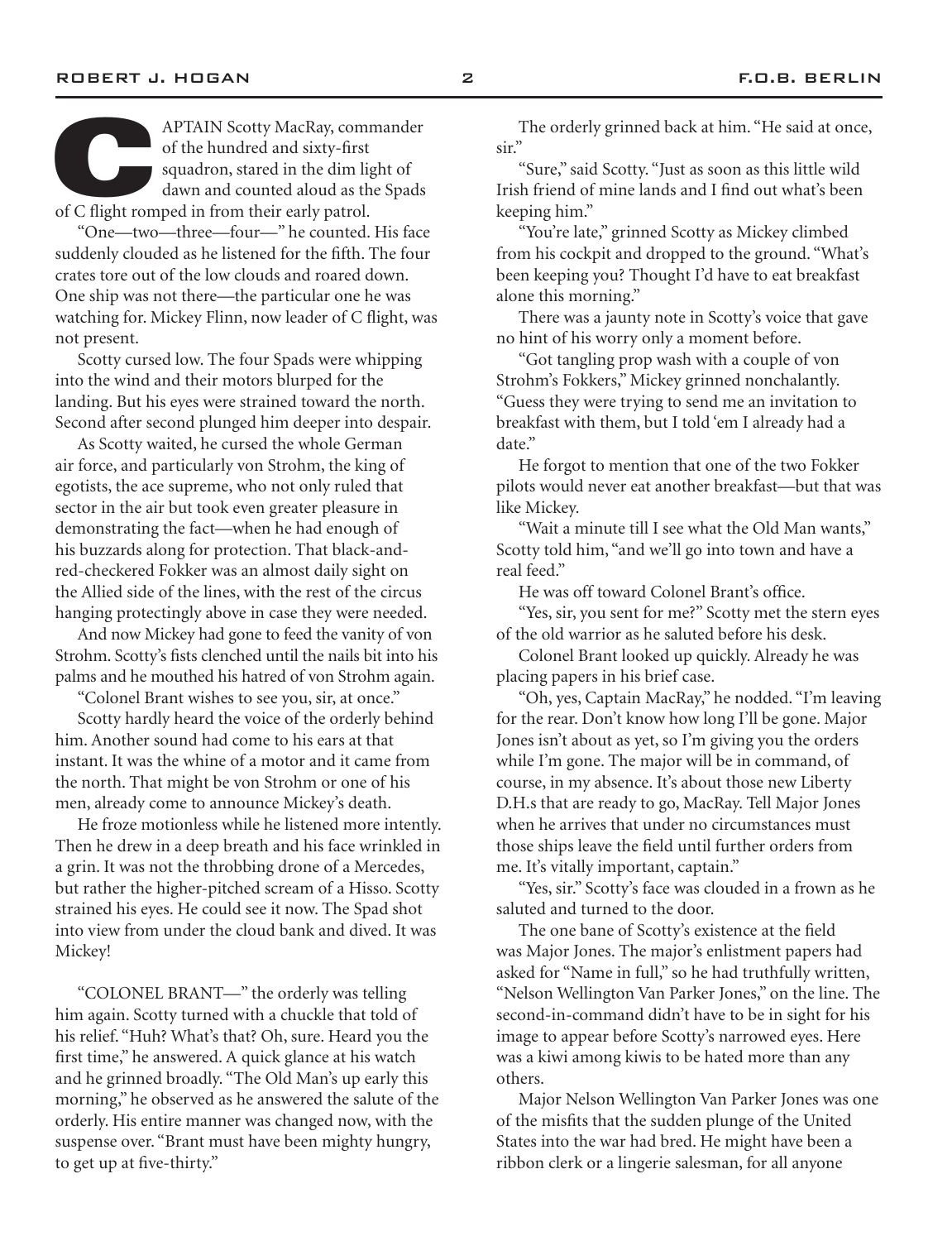knew before the war. But it seemed they didn't know, and it mattered little. When first heard of at the Front, he was a major, and second-in-command of a very important field, without the slightest knowledge of the air and less interest in learning. Advancement seemed his only ambition.

Vanity stuck out all over his important, fussy little figure. Ego flared from the beady little eyes that pried about like those of an efficiency expert through the large, heavy glasses. And conceit fairly sparked from the needlelike points of the waxed moustache which he pampered constantly.

SCOTTY and Mickey, were on their way to the little town, a short mile from the field, when Mickey asked. "Going to order nails for breakfast? You look as though you could sure chew 'em."

Scotty growled. "It's that damned major friend of yours. The Old Man's leaving for the rear. Doesn't know how long he's going to be gone, and of course, Major Nelson Wellington Van Parker Jones, himself in person, and none other, will be in command of the field in his absence."

"Hey," snapped Mickey, "what's the idea of that friend stuff? I've been hanging around and being decent to him, but not because I like him, that's a cinch. He's slated to take command of that new field up toward Verdun, and I've got a good chance of being appointed squadron commander under him, if he doesn't get sore at me—and if that guy Ruggles doesn't horn me out for himself."

They turned in at the entrance of La Cuillere Graissée, where Madame Bourdon bustled about her establishment to satisfy the cravings of the hungry and thirsty.

"That major's in command right now," Scotty growled as he and Mickey seated themselves at a table.

"I just saw the Old Man coming down the street right now in his car, bound for the rear."

He studied the bar table before him for a long time. "Mickey," he said at length, and there was a wicked glint in his eye, "I'd give a lot to put a crimp in that swelled-headed major's style just once."

"Hey," barked Mickey, "lay off my major, will you, Scotty? He knows we're thick, and if you start anything, he'll suspect I'm in on it. Then where'll I fit for the new job?"

"Well," conceded Scotty, "the only reason I'm not starting something is because I can't think what to start. And get this, fella—I'd a damn sight rather be a buck private all my life than know that I had to thank that little squirt Jones for anything. You might get the command of the new squadron at the new field, Mickey, but if you follow that guy Jones around, you'll end up in a mess."

There was much argument over the matter in the hour and a half that followed—argument spiced with liquid refreshment from Madame Bourdon's fine cellar. And time slipped by unnoticed.

"Sufferin' mackerel!" cried Scotty suddenly as he happened to let his eyes rest for a moment on his watch. "I mighty near forgot about giving the orders to this guy Jones we've been talking about."

As the two approached the field, the angry bark of motors reached their ears. Scotty leaped ahead at a faster gait. Those motors weren't Hissos. They weren't Rolls Royces, either, or Clergets or Gnomes or Salmsons. There was a definite, sharp-bitten crack to every explosion that differentiated the sound from any motor he had yet heard.

Scotty broke into a wild dash for the field. The sound was that of Liberties preparing for flight—the Liberties in the five D.H.s that were supposed to remain on the ground!

Suddenly the throbbing of the five motors blasted into a din of thunder. Scotty leaped ahead faster. Then he stopped short with a growl of dismay. A flight of five Liberty-motored D.H. ships—the first five with Liberties to arrive at the Front—were already in the air, droning toward the Front in a wide V.

SCOTTY leaped, through the gates and on toward the main hangar, where the D.H. planes had been stored and where his Spad was also kept.

"Hey, you!" he roared to the hangar sergeant. "Who in hell ordered those D.H.s with Liberties out in the air?"

"It—it was Major Jones, sir," stammered the startled sergeant.

"What? What's Jones got to do with it? He can't fly," Scotty bellowed.

Then the corners of the sergeant's lips curled upward in a grin. "I heard him say something about wanting to be the first to cross the lines in a Liberty D.H., sir," he told Scotty.

"Hey, what's that? You—you mean Major Jones is in that flight?"

The sergeant nodded.

"Get my ship out," ordered Scotty. "Where are my helmet and goggles?" He glanced at the hook where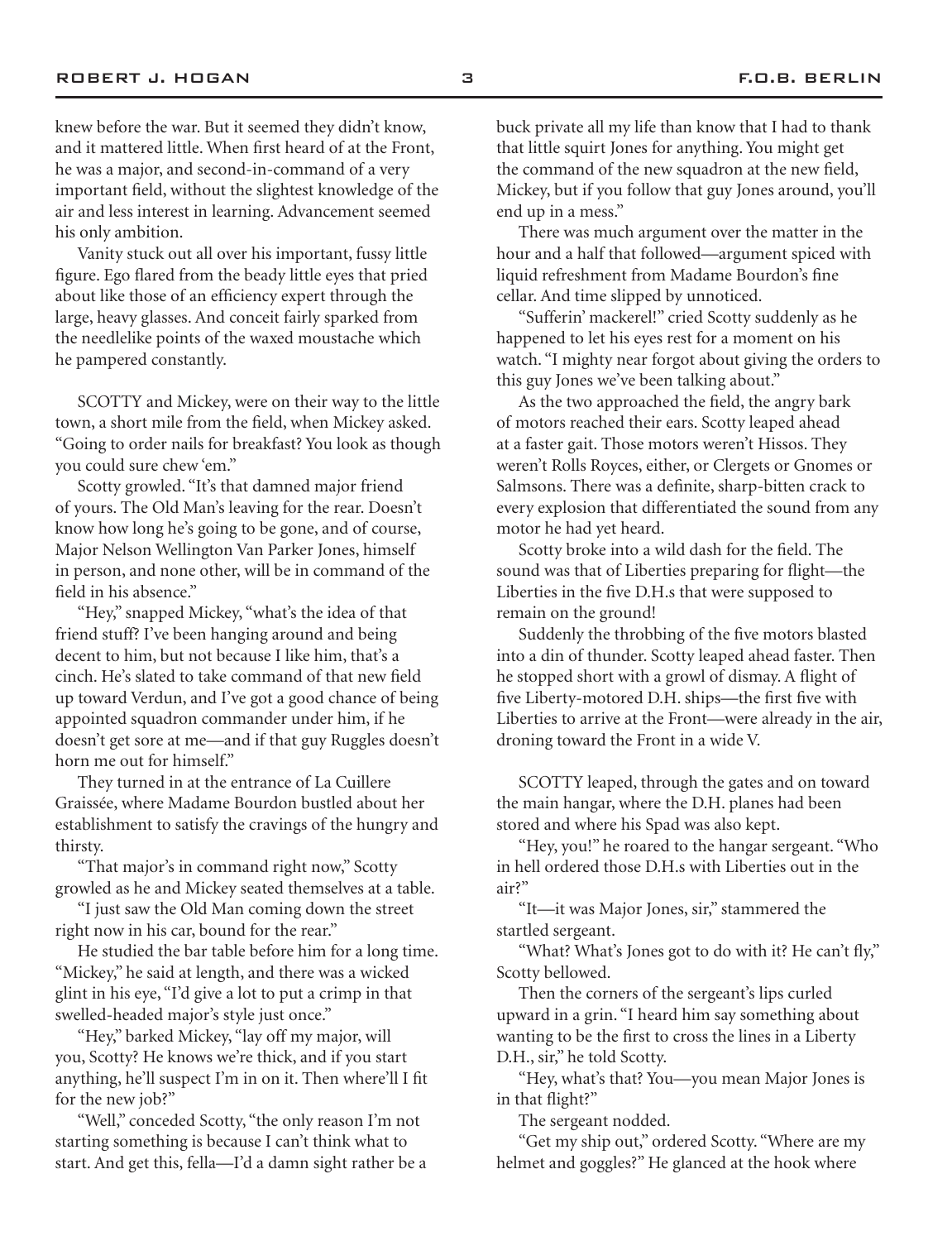The sergeant whirled to bark orders to the mechanics, then turned to answer the other questions that had come at him in one of Scotty's long breaths.

"The major took your helmet and goggles, sir. Saw them hanging there in the office where you keep them handy."

Scotty groaned. "And a brand-new helmet at that."

"Ruggles is flying the D.H. that's leading, sir," the sergeant went on. "That's the one the major's in, sir."

Mickey groaned now. "That guy Ruggles is going to push me out on my ear. I'd like to—"

"Hurry that ship," bellowed Scotty again.

"No use," shouted Mickey. He had been watching from the door. Scotty whirled and stared at the murky sky into which the five ships had disappeared.

"Look, Mickey," he cried suddenly, "they're coming back!"

"Not all of 'em," Mickey corrected. "All but that leading plane with that halfwit Ruggles and His Highness, the major. Guess they're going on. Can't see anything of 'em."

"Sure," one of the four pilots who had returned with their Liberty D.H.s-explained later. "We don't look crazy, do we? Can't see your hand in front of your face when you get up over a thousand. And with these new jobs we've never flown before, too."

"What the devil did you start out for, in the first place?" snapped Scotty. But he knew the answer, even before the words had left his lips.

"Had to," came the answer. "Orders from squirt Jones himself. He wanted to be the first across the lines in a Liberty D.H., and he didn't hesitate to tell us that he was in complete command of the field, now that Colonel Brandt's gone. We just went up behind, and when we got far enough back to make it look good, we dropped out. If he squawks, we'll tell him we lost him in the fog."

Scotty grinned for the first time. "Not so dumb, at that," he recommended. Then the smile left his face as he thought of Colonel Brant. If he had ever been in a jam, he was in one right now, unless that one D.H. returned and no word reached the colonel about the hop.

THE sky settled lower and lower over the earth. Each time that Scotty surveyed the upper regions, there was more concern in his leathery face. An hour slipped by—and no sign of the one D.H. with Major Jones. The sky began to clear.

Then a sound from the north froze him rigid. He could hear distantly the roar of a motor coming that way.

"Maybe that's the D.H. coming back now," ventured Mickey.

"Yeah," drawled Scotty sourly, "and maybe it isn't, either. I never heard a Liberty barking before this morning, but if that motor we hear is a Liberty, I'm a Dutchman."

They listened again, tense, quiet. Scotty cursed in a low growl. He had recognized the throbbing drone as that of a Mercedes. And what was worse, there was more than one.

The Fokkers dived out of the gray mist that was clearing slowly—five altogether, flying in a perfect, tight V. And at point flew the most hated of all foes in that sector, von Strohm, in his red-and-blackcheckered Fokker.

Down low over the tarmac they thundered. Then, when von Strohm came opposite the main hangar, a white something dashed madly back toward the tail group of his Fokker and fluttered toward the ground.

Scotty leaped from his cover, and was first to reach the note. As Mickey and others stared over his shoulder, he read,

"Thanks for the new Liberty D.H., but what in hell will we do with your major? Von Strohm."

At that instant the five Fokkers wheeled at the end of the field, and in a long line, strung out for some distance, they roared away.

Scotty glanced at the note once more, and the rage left his face for a grin. He couldn't help it. That last phrase about the major—if he'd worked all his life to figure out a jam for the man, he couldn't have planned better.

"That damn fool Ruggles would do something like that," Mickey was chuckling mirthlessly. "Bet he got lost and landed right at von Strohm's field, thinking he was back of his own lines. And now the major's over there with him, and where do I fit?"

"What's going on here?" It was Colonel Brant, returned unexpectedly. "A note? Damn von Strohm! Let me see it, MacRay."

Scotty tried to control himself as he handed the note to his superior. It wouldn't be long now. It wasn't.

"What's the meaning of this, MacRay?" the colonel demanded angrily. "I gave you orders this morning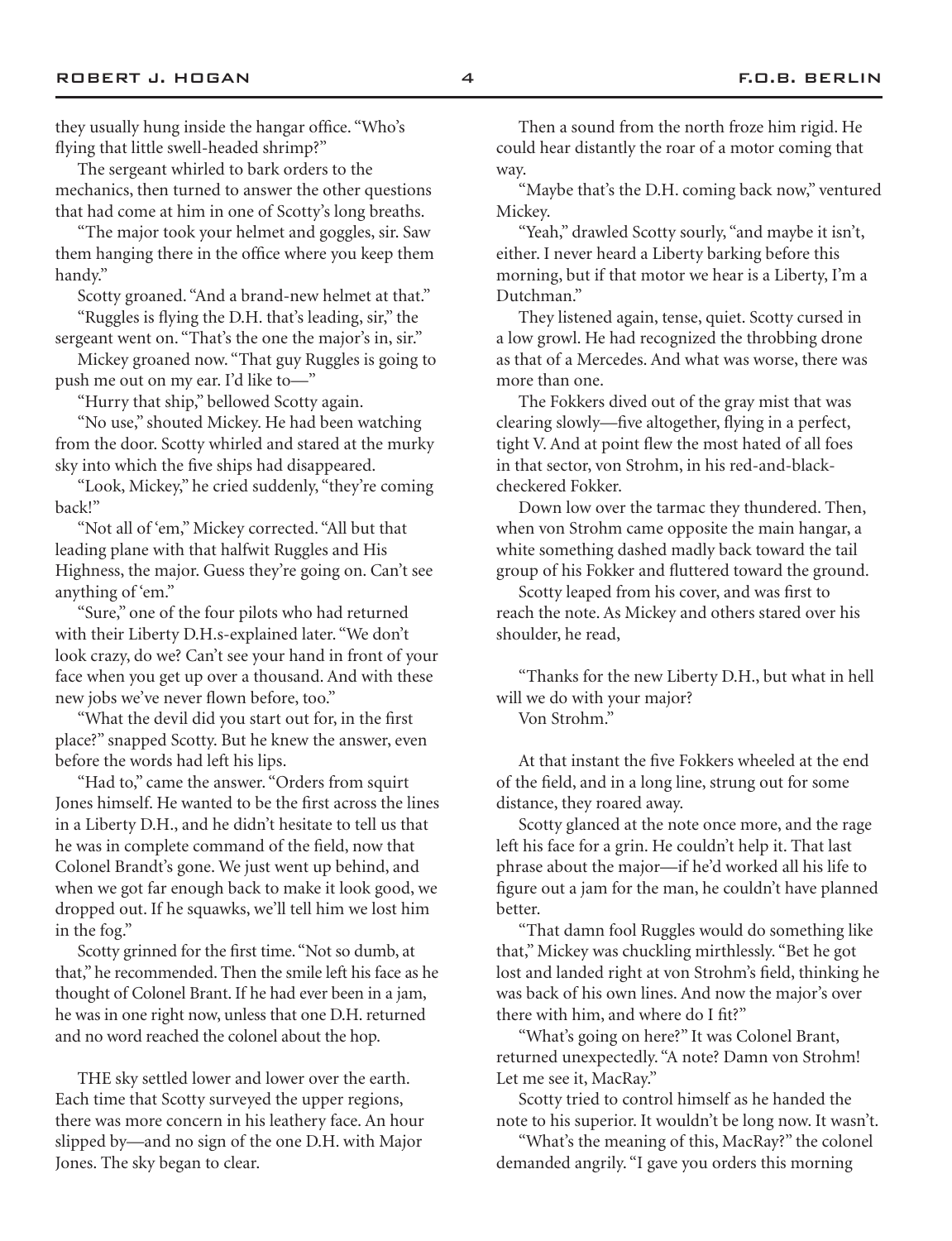about those Liberty D.H.s. Did you give my message to Major Jones?"

Scotty squared his shoulders and began to speak.

There was no use hedging. And as the words left his tight lips, the colonel's face grew apoplectic.

"Damn it, MacRay," he bellowed, "do you realize what you've done? Don't you know that the Germans would have risked a whole squadron of ships to get just one of our Liberty motors? The first at the Front—and now they have one. I'll have you courtmartialed for this, MacRay. I'll—I'll have you busted."

Colonel Brant was trembling with rage and he shook his fist before big Scotty MacRay's face.

"I'll give you one chance," he roared. "Just one chance. You're the cause of that Liberty motor's being in Germany. I'll give you the next five hours to get it back, blow it up, destroy it. And if you don't—"

Scotty wanted to ask if he didn't want him to bring the Kaiser back in the rear seat. There was just about as much chance. But instead he saluted and said, "Yes, sir."

Then, as the infuriated colonel stamped away, a sudden idea came to Scotty. It might work. The sound of von Strohm's flight had not entirely died away in the distance. That had helped to remind him, to make him think of the plan.

Scotty leaped inside the hanger, hunted frantically for a pencil and paper, and wrote,

"That's a damn lie about the Liberty D.H. It arrived safely behind our own lines. You're handing out your usual line, von Strohm, but you can't kid us this time. We know you haven't got either the major or the D.H."

"There," he said as he scanned it and handed it to Mickey. "Take a look at that, kid. If that doesn't burn up von Strohm, I'm crazy."

Mickey agreed when he had read the note. "You're crazy, all right. So what now?"

"Just a hunch," grinned Scotty. "You know there isn't a bigger swelled head on the Front than von Strohm, and don't forget, these Heinies think he's a tin god. It's a lot to expect, but if there's one guy in Germany, outside of the Kaiser and his family, who would be allowed to take the D.H. over the lines again, just to show that they've got it, von Strohm's the guy."

"Yeah," agreed Mickey, "like so much prop wash, he is. I still think you're nuts, Scotty, but go ahead. I'm for you, anyway."

"O.K.," grinned Scotty. "I'm going over now and

play postman myself for a change. I want you in the air in an hour, see. Meet me here over the field, and tell your flight and some of the rest of the gang to be ready to go."

LUCK was with Scotty when he reached von Strohm's field. The Fokker flight had just landed when he romped down on them. His heart leaped as he saw the Liberty D.H. sticking out of one of the almost hidden hangars, Mechanics were already at work on the motor, tearing it out. He saw the pilots racing about under him. Von Strohm was below. Scotty aimed for him and let the note drop.

Then, as Scotty roared toward the south boundary of the enemy field, he saw von Strohm running toward the spot where he had chanced to recognize the part of the D.H. that showed. If it was possible, von Strohm would furnish proof.

Mickey was waiting for him, high above the field, as Scotty stormed back. And below he could see Spads warming on the line, ready to take the air at a moment's notice. Then they climbed one thousand feet after another to reach the high-hung clouds up in the sun, where they could watch without being seen.

Minutes slipped into a half-hour. Then a full hour passed. Hope began to fade in Scotty's heart. Maybe he should have tried to bomb the D.H. as it stood there on the ground, at the German drome, but that would have been only partially satisfactory. Even if it was blown up, there might be enough left of the Liberty motor to give the Germans what they sought.

It seemed the hundredth time that he had flown to the edge of his cloud to peer down that he stiffened. For there, far below, coming from the north, was a big flight of Fokkers. He counted them. Nine altogether. And there was another plane, flying at point. The Liberty D.H. was leading that flight of Fokkers. Von Strohm's vanity had led him into the trick. He was showing the Allies now.

Scotty waved wildly to Mickey. He nodded. He, too, had seen. A minute passed while the flight thundered its way toward the field below. Scotty gave the signal. The sun was high. They could cast a shadow that almost cut the enemy flight below as they dived.

Down, down they hurled. And still the enemy flight below and whoever might be flying that D.H. hadn't seen them yet. The sun kept them blinded in that direction.

The line of flight of the snarling Spad that Scotty rode never wavered an inch. He peered anxiously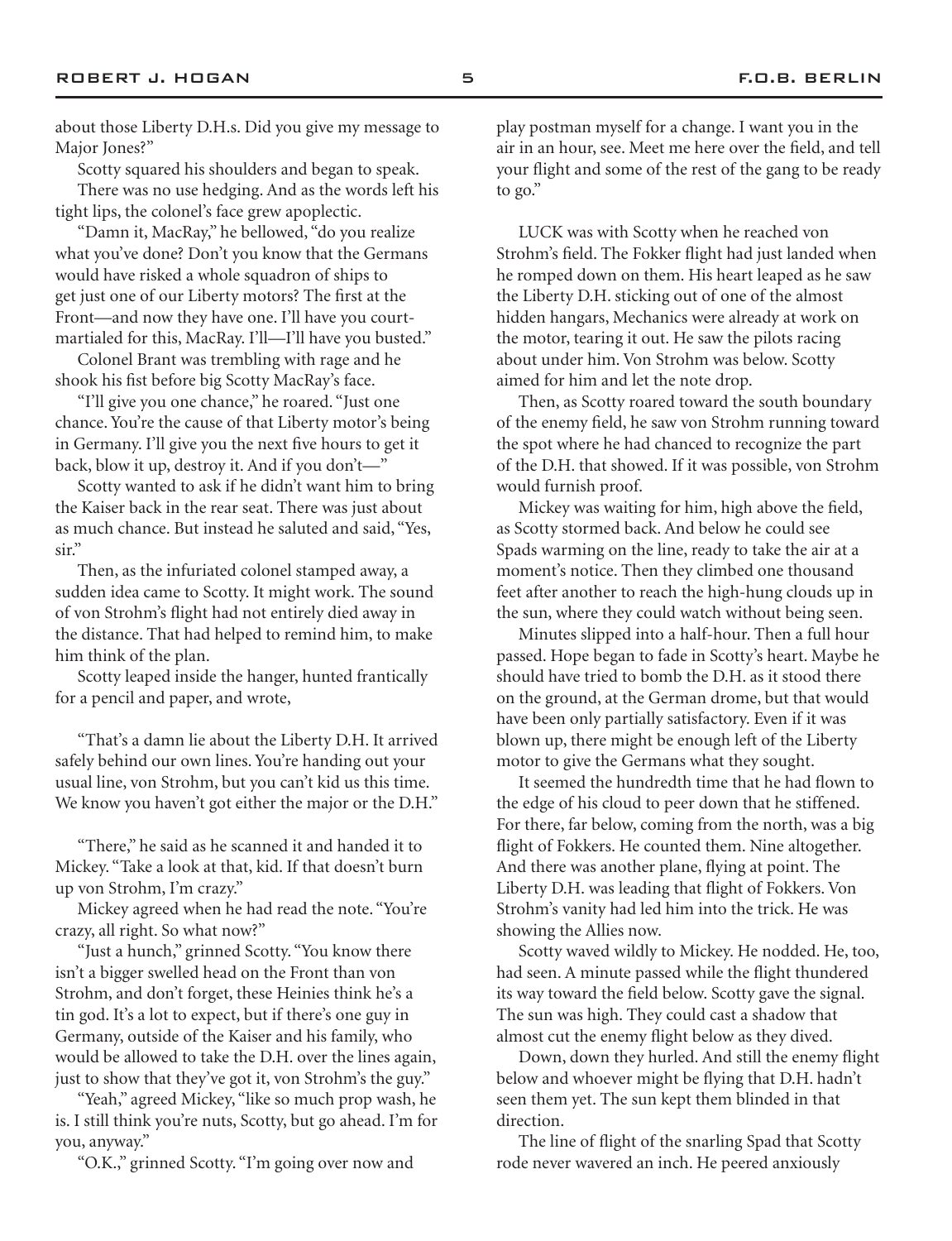through his sights. The first burst would have to do the trick—either his or Mickey's. He was centering the twin Vickers on the cockpits of the two figures in the D.H., even before he came within range. He must get both men, for there had been dual controls in the plane. Either might fly it.

Suddenly he lifted slightly and strained above the sights. He had recognized something in that rear cockpit. The helmet that the figure there wore was strangely familiar. He knew now. It was his own helmet. Von Strohm wasn't satisfied with merely showing the ship. He was bringing the major over as an exhibit, also.

Scotty wavered slightly. His foot pressed the rudder bar and the screaming Spad swerved toward the Liberty motor. And at that same instant he saw the Fokkers spurt ahead, saw the pilot of the D.H. shoot a quick glance upward at the oncoming terror and then try to veer away.

BUT he acted an instant too late. Scotty was upon him with terrific speed. And his guns staccatoed their challenge. Tracers fluffed out before him and darted past the engine cowling of the great Liberty. That would be a better way, at that. Much as he hated the major, he could hardly bring himself to take a chance of killing him. And this way there was a chance, a good chance, of forcing the D.H. to the field, more or less intact.

A slight movement of the controls brought the nose of the Spad full on the engine where the tracers showed Scotty he had been wrong. He grinned as he saw them tear into the engine cowling. Laughed as he saw the puff of black smoke belch from the exhausts and knew that the engine was slowing.

Then he had to zoom sharply to keep from colliding with the injured D.H. And as he swerved in a steep vertical, Mickey slammed down on the observation plane and finished the job.

As Scotty whirled and tore at the nearest Fokker, he saw the prop of the Liberty stop with a jerk. There was nothing for that pilot to do but land now. He had no other choice.

*Wham! Wham!* Ships whirled and snarled about him. Scotty saw the flight below getting into the air, saw four of the Fokkers turn to dive.

He saw men with guns on the ground, running to the spot where the D.H. was landing—saw more ships taking the air—Spads! And he roared down at the Fokkers that imperiled their take-off, and gave them all he had.

It lasted but a short minute. The Fokkers didn't care much for air fighting over an Allied field. They were cutting out and racing for home, with Spads chasing them in hot pursuit.

Scotty motioned Mickey down and cut to land. He rolled close to where the D.H. had stopped its roll and leaped out. Then he stared, wide-eyed, and for an instant, unbelieving. A slow grin spread across his face. For beside Major Nelson Wellington Van Parker Jones stood von Strohm. Guards had him covered and the major was sputtering.

"Take him away," barked the major importantly, as though he had done the whole thing himself. Von Strohm moved with bowed head across the field.

"I'll have those other pilots court-martialed," sputtered the major, waving his arms angrily. "Those pilots who left us after the start of the flight. I'll—" His eye singled out Mickey Flinn and Scotty MacRay from the others, and he forced a smile upon them.

"Ah, very noble work, men," he exploded. "Very noble indeed. And, Flinn, when I receive my appointment to the new field, I'll have you for squadron commander, if possible, sir. Yes, indeed, of course. And you, Captain MacRay, noble work on your part!"

Scotty did not answer. He simply stepped forward and lifted the helmet and goggles from the head of the major.

"It wasn't you, sir," he barked, "that I was concerned with. Just wanted to be sure that I got my new helmet and goggles back safe."

A crimson flush rose in the major's face. He twirled his moustache and was cut off by the colonel's voice.

"You'll do nothing to those men who left your crazy flight, major," he roared. "Thank the Lord some one around here has some sense. And when the report of this gets to headquarters, I don't expect there'll be any post waiting for you, Jones."

Then the colonel turned to Scotty.

"MacRay," he said, and his voice hinted his change of feeling, "I still ought to court-martial you—" he stopped to let it sink in—"but I won't. Clever work, I'd say, captain. And in a few days I expect Major Jones' position will be open. As soon as that takes place, you'll be raised to second-in-command here at the field, MacRay.

"And Flinn," he went on. He was smiling now, "I'll need some one to take MacRay's place. It's yours, if you like, Flinn."